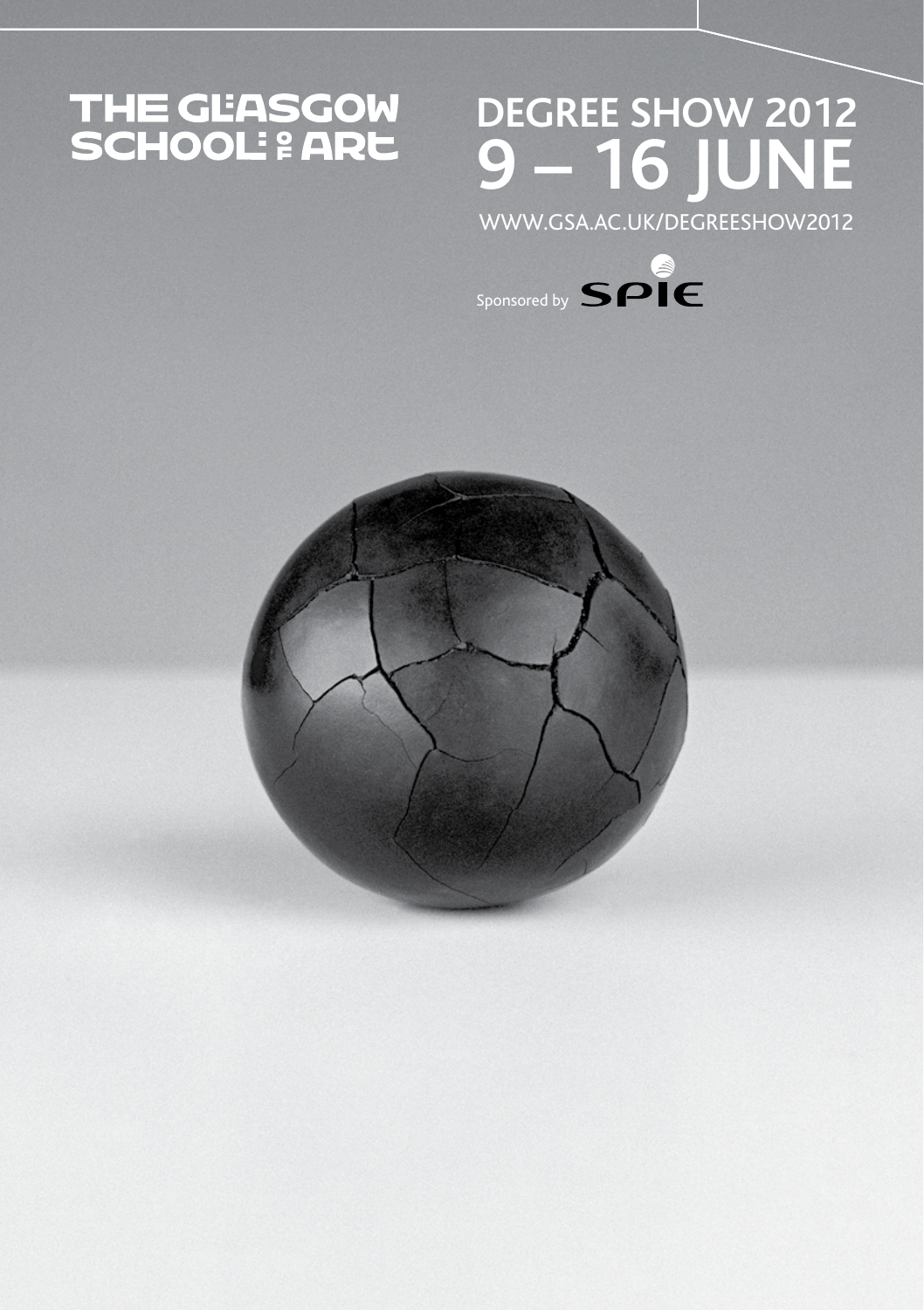## **ARCHITECTURE AND FINE ART**

## **Garnethill Campus**

Renfrew Street, Glasgow G3 6RQ



#### **1. MACKINTOSH BUILDING**

Fine Art: Painting + Printmaking; Sculpture + Environmental Art; Fine Art Photography All floors.

#### **2. BOURDON BUILDING**

Architecture: Stage 3, 4 and 5 All floors – see inside building for floor guide.

#### **3. SITE OF NEW STEVEN HOLL BUILDING,** due for completion September 2013.

www.gsa.ac.uk/campusredevelopment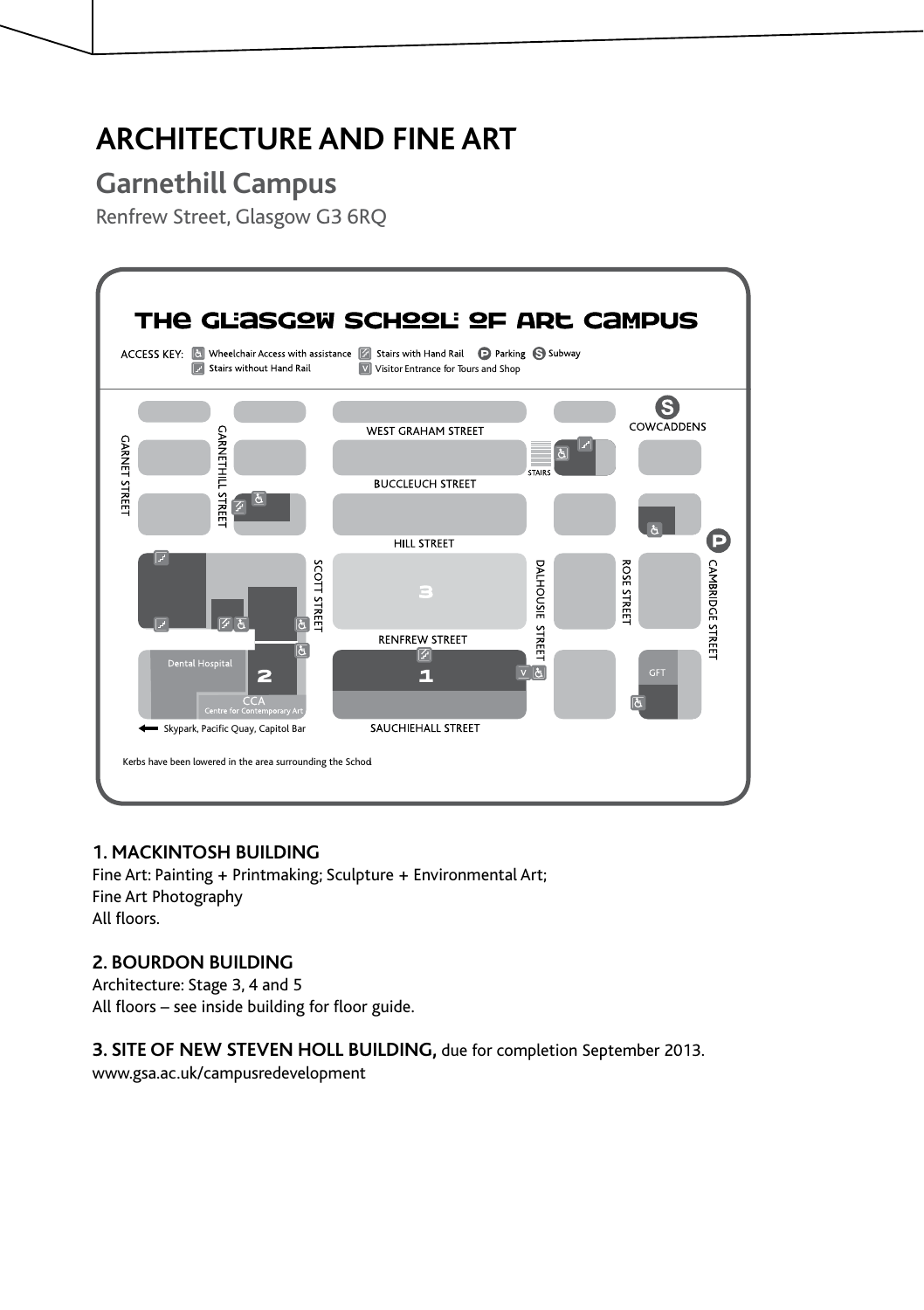## **DESIGN**

## **Skypark Campus**

45 Finnieston Street, Glasgow G3 8JU



#### **1. SCHOOL OF DESIGN**

**2nd floor**

Interior Design; Communication Design

#### **3rd floor**

Product Design; Product Design Engineering

#### **4th floor**

Silversmithing + Jewellery; Textiles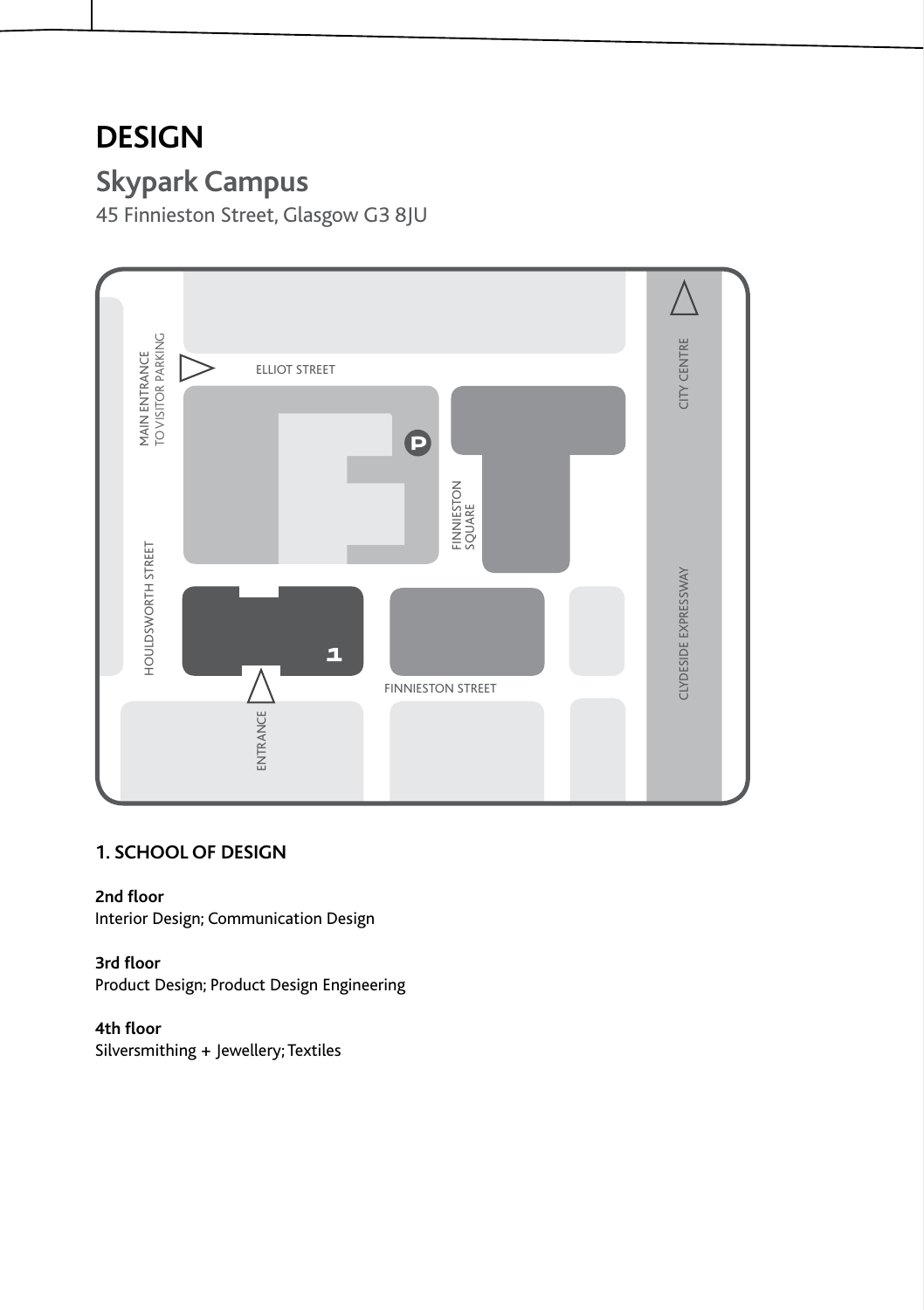## **HOW TO REACH US**



#### **BY TRAIN**

#### **Garnethill**

10 -15 minutes' walk from Glasgow's 2 main railway stations; Central Station and Queen Street Station.

#### **Skypark**

The Exhibition Centre rail station is located directly across from Skypark, with connections every 10 minutes to Central Station, a five minute taxi ride away.

#### **BY SUBWAY**

5 minutes' walk from Cowcaddens Subway Station.

#### **BY BUS**

#### **Garnethill**

Buses 16, 18, 44, 44a and 57 all stop near the School. **Skypark**

9, 42 & 62 run from the city centre and the West End with departure points from St Vincent St close to Skypark.

#### **BY CAR**

#### **Garnethill**

2 minutes' walk from the NCP car park at Cambridge Street. There are also plenty of parking spaces in the streets surrounding the School and we sell parking vouchers in the GSA Shop (parking in the surrounding streets is controlled by Glasgow City Council). **Skypark**

Skypark is accessible from the M8 motorway, the Clydesdale Expressway and St Vincent Street (Sat Nav Postcode is G3 8EP). Free onsite car park for visitors.

#### **GLUE FACTORY FOR MFA**

Glue Factory is situated 10-15 minutes' walk away from the Garnethill Campus, Farnell Street is directly off Garscube Road.

#### **By Subway**

The nearest subway to the Glue Factory is Cowcaddens,10 minutes' walk away.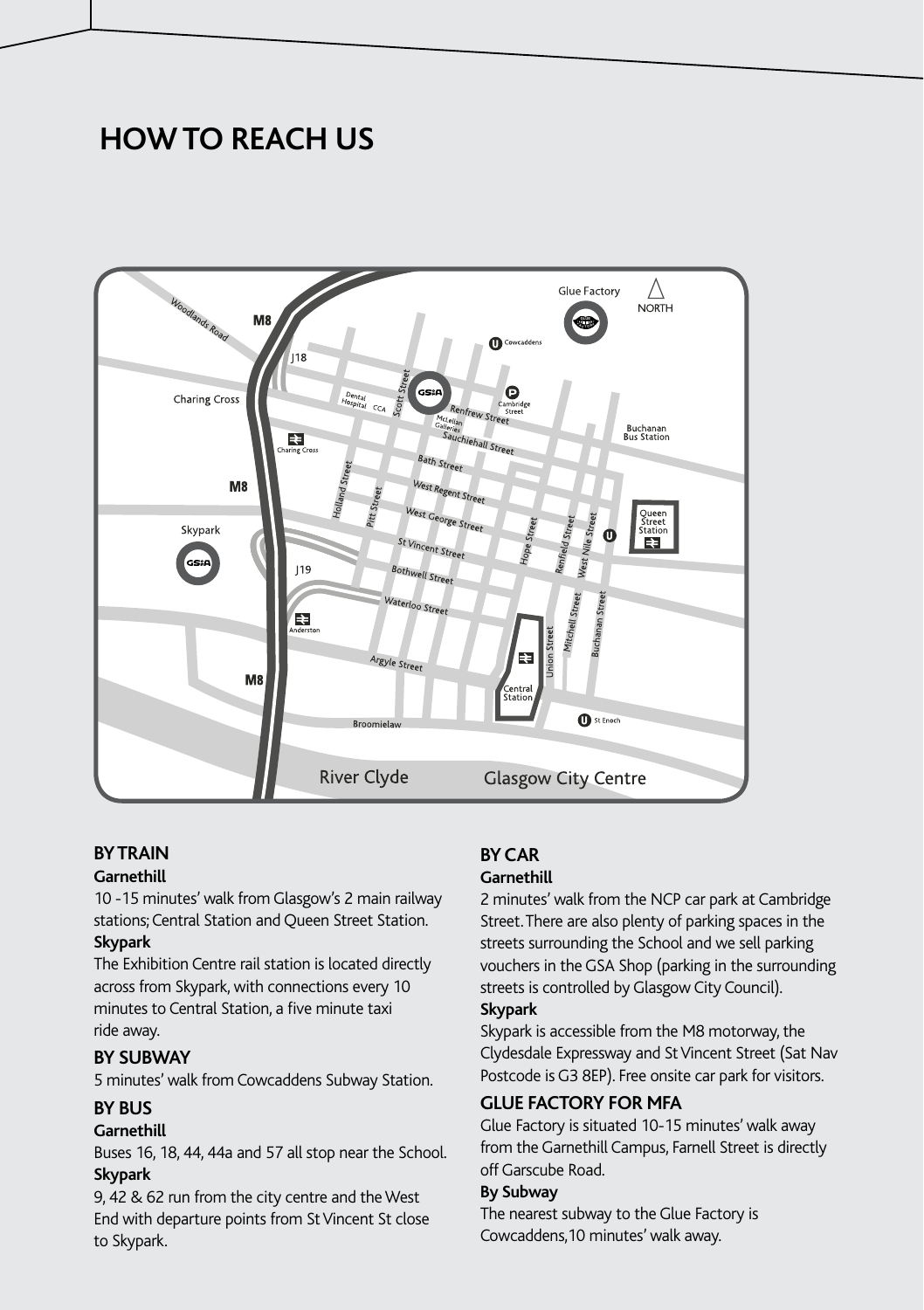## **WATCH OUT FOR NEW FOR JULY**

## **SONOBE COLLECTION**

The Sonobe Collection is a series of lampshades designed by Kyla McCallum, a student on the product design Master of European Design programme. Each lamp is constructed using hand-folded, modular segments that are carefully pieced together. The series is a limited edition with just 20 of each piece available for sale. An installation of the collection can be found on the 1st floor of the Mackintosh Building, in an alcove between the Mackintosh Room and studio 38. More of the series can be viewed in Skypark at the product design show on the 3rd floor.

**www.foldability.co.uk**

## **MASTERS OF LETTERS LIMITED EDITION PRINT BOX SET**

The Masters of Letters Box Set is a collaborative piece conceived by the 20 students of the MLitt in Fine Art Practice to raise funds for their September Degree Show travel to London. Encased in a hand-made box, the prints are available in a limited edition of 20. They showcase each student's practice and cover a wide spectrum of printing techniques: etching, lithography, screen print, laser cut, linocut, woodcut, digital print, embossing and photography, and are on display on the ground floor of the Mackintosh Building, next to Studio 30.

**www.mastersofletters.com**

## **THE GLASGOW SCHOOL OF ART CITY WALKING TOURS**

Explore two incredibly fertile periods in the creative life of this surprising city, through new walking tours conducted by GSA's award-winning student guides.

See the city as never before with a young artist, designer or architect as they offer insight into 'the Glasgow Style' and 'the Glasgow Miracle'. Tours commence July 9th.

#### **THE 'GLASGOW STYLE', ART, ARCHITECTURE & DESIGN IN THE INDUSTRIAL CITY:**

The first of the two walking tours focuses on Charles Rennie Mackintosh, his contemporaries and their contribution to Arts & Crafts, Art Nouveau and Art Deco in this thriving industrial period in Glasgow, the 'Second city of the British Empire'.

#### **THE 'GLASGOW MIRACLE', ART, ARCHITECTURE & DESIGN IN THE POST INDUSTRIAL CITY:**

A journey through the remarkable creative regeneration of Glasgow in the years following the decline of the heavy industries, a phenomenon termed by Swiss curator H ans Ulrich Obrist as "The Glasgow Miracle". This dynamic tour sheds light on a new generation of brilliant Glasgow girls and boys, and on the impact of new work in art, design and architecture from The Glasgow School of Art on the modern city.

**Book now e tours@gsa.ac.uk t +44(0)141 566 1472 w www.gsa.ac.uk/tours**